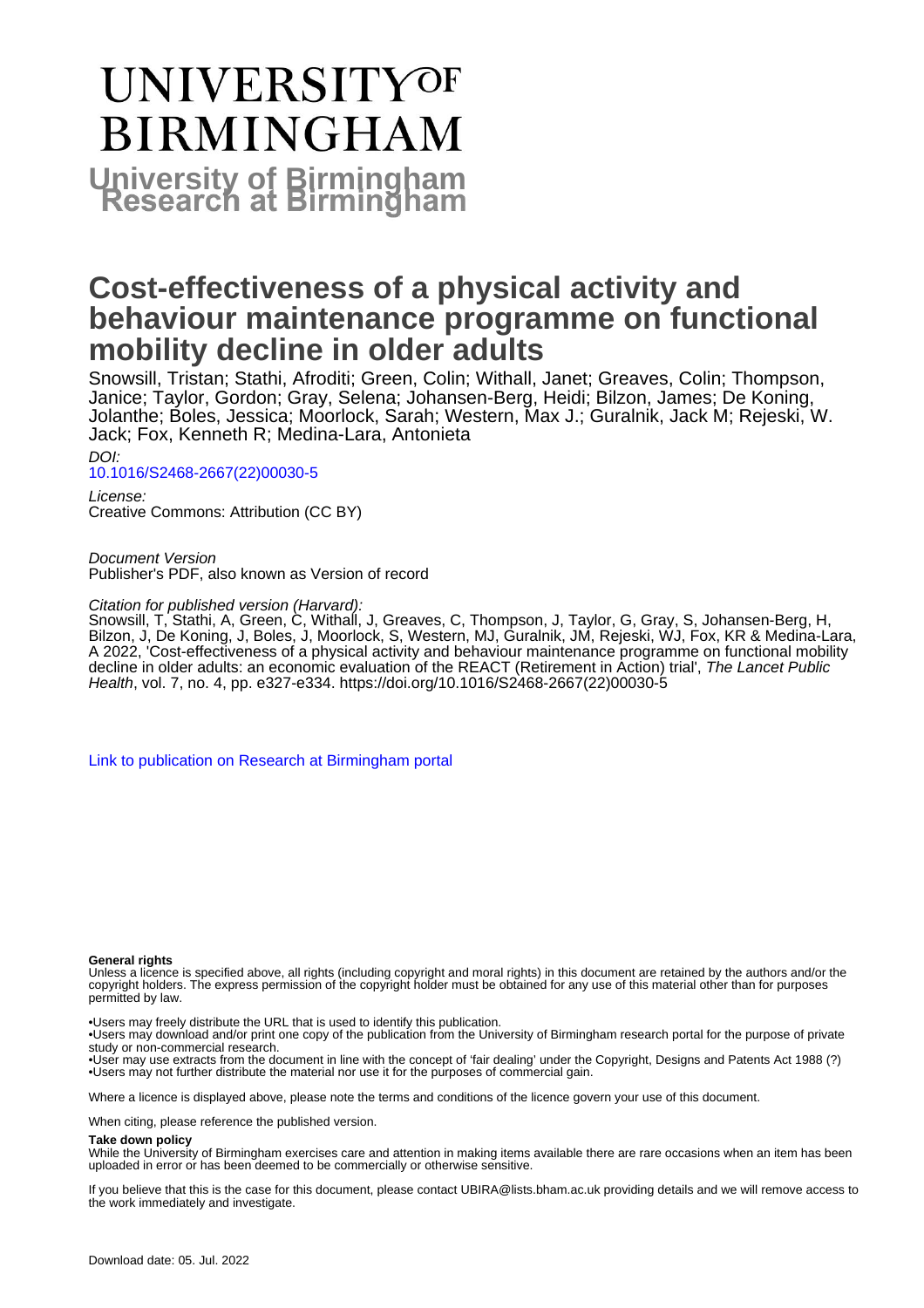# **Articles**

# **Cost-effectiveness of a physical activity and behaviour maintenance programme on functional mobility decline in older adults: an economic evaluation of the REACT (Retirement in Action) trial**

*Tristan M Snowsill, Afroditi Stathi, Colin Green, Janet Withall, Colin J Greaves, Janice L Thompson, Gordon Taylor, Selena Gray, Heidi Johansen-Berg, James L J Bilzon, Jolanthe L de Koning, Jessica C Bollen, Sarah J Moorlock, Max J Western, Jack M Guralnik, W Jack Rejeski, Kenneth R Fox, Antonieta Medina-Lara*

# **Summary**

**Background Mobility limitations in older populations have a substantial impact on health outcomes, quality of life, and social care costs. The Retirement in Action (REACT) randomised controlled trial assessed a 12-month communitybased group physical activity and behaviour maintenance intervention to help prevent decline in physical functioning in older adults at increased risk of mobility limitation. We aimed to do an economic evaluation of the REACT trial to investigate whether the intervention is cost-effective.**

**Methods In this health economic evaluation, we did cost-effectiveness and cost-utility analyses of the REACT programme versus standard care on the basis of resource use, primary outcome, and health-related quality-of-life data measured in the REACT trial. We also developed a decision analytic Markov model that forecasts the mobility of recipients beyond the 24-month follow-up of the trial and translated this into future costs and potential benefit to health-related quality of life using the National Health Service and Personal Social Services perspective. Participants completed questionnaire booklets at baseline, and at 6, 12, and 24 months after randomisation, which included a resource use questionnaire and the EQ-5D-5L and 36-item short-form survey (SF-36) health-related quality-of-life instruments. The cost of delivering the intervention was estimated by identifying key resources, such as REACT session leader time, time of an individual to coordinate the programme, and venue hire. EQ-5D-5L and SF-36 responses were converted to preference-based utility values, which were used to estimate quality-adjusted life-years (QALYs) over the 24-month trial follow-up using the area-under-the-curve method. We used generalised linear models to examine the effect of the REACT programme on costs and QALYs and adjust for baseline covariates. Costs and QALYs beyond 12 months were discounted at 3·5% per year. This is a pre-planned analysis of the REACT trial; the trial itself is registered with ISRCTN (ISRCTN45627165).**

Findings The 12-month REACT programme was estimated to cost £622 per recipient to deliver. The most substantial **cost components are the REACT session leader time (£309 per participant), venue hire (£109), and the REACT coordinator time (£80). The base-case analysis of the trial-based economic evaluation showed that reductions in**  health and social care usage due to the REACT programme could offset the REACT delivery costs ( $f$ 3943 in the **intervention group** *vs* **£4043 in the control group; difference: –£103 [95% CI −£695 to £489]) with a health benefit of 0·04 QALYs (0·009–0·071; 1·354 QALYs in the intervention group** *vs* **1·314 QALYs in the control group) within the 24-month timeframe of the trial.**

**Interpretation The REACT programme could be considered a cost-effective approach for improving the health-related quality of life of older adults at risk of mobility limitations.**

**Funding National Institute for Health Research Public Health Research Programme.**

**Copyright © 2022 The Authors(s). Published by Elsevier Ltd. This is an Open Access article under the CC BY 4.0 license.**

# **Introduction**

Frailty is a common consequence of ageing, resulting in individuals becoming less able to do their usual activities and take care of themselves and their loved ones, and putting them at greater risk of future injury and disability. Physical activity interventions to maintain mobility and prevent frailty have the potential to improve quality of life

for older people,<sup>1</sup> as well as reduce the extent to which they use health-care resources.

The Retirement in Action (REACT) programme was designed as a community-based, multimodal, group physical activity intervention focusing on improving strength, balance, and mobility in older adults at risk of impaired lower extremity function. The programme also





#### *Lancet Public Health* **2022; 7: e327–34**

Published **Online** March 21, 2022 https://doi.org/10.1016/ S2468-2667(22)00030-5 See **Articles** page e316

**University of Exeter Medical School, University of Exeter, Exeter, UK** (T M Snowsill PhD, A Medina-Lara PhD, Prof C Green PhD, Prof G Taylor PhD, J C Bollen PhD)**; School of Sport, Exercise and Rehabilitation Sciences, University of Birmingham, Birmingham, UK** (Prof A Stathi PhD, J Withall PhD, Prof C J Greaves PhD, Prof I L Thompson PhD): **Department for Health, University of Bath, Bath, UK**  (J Withall, Prof J L J Bilzon PhD, J L de Koning PhD, M J Western PhD)**; Faculty of Health and Applied Sciences, University of the West of England (UWE) Bristol, Bristol, UK** (Prof S Gray MD)**; Wellcome Centre for Integrative Neuroimaging, John Radcliffe Hospital, University of Oxford, Oxford, UK**  (Prof H Johansen-Berg PhD)**; Birmingham Clinical Trials Unit, University of Birmingham, Birmingham, UK**  (S J Moorlock MSc)**; Department of Epidemiology and Public Health, University of Maryland School of Medicine, Baltimore, MD, USA** (Prof J M Guralnik MD)**; Department of Health and Exercise Science, Wake Forest University, Winston-Salem, NC, USA** (Prof W J Rejeski PhD)**; Centre for Exercise, Nutrition and Health Sciences, School for Policy Studies, University of Bristol, Bristol, UK** 

(Prof K R Fox PhD)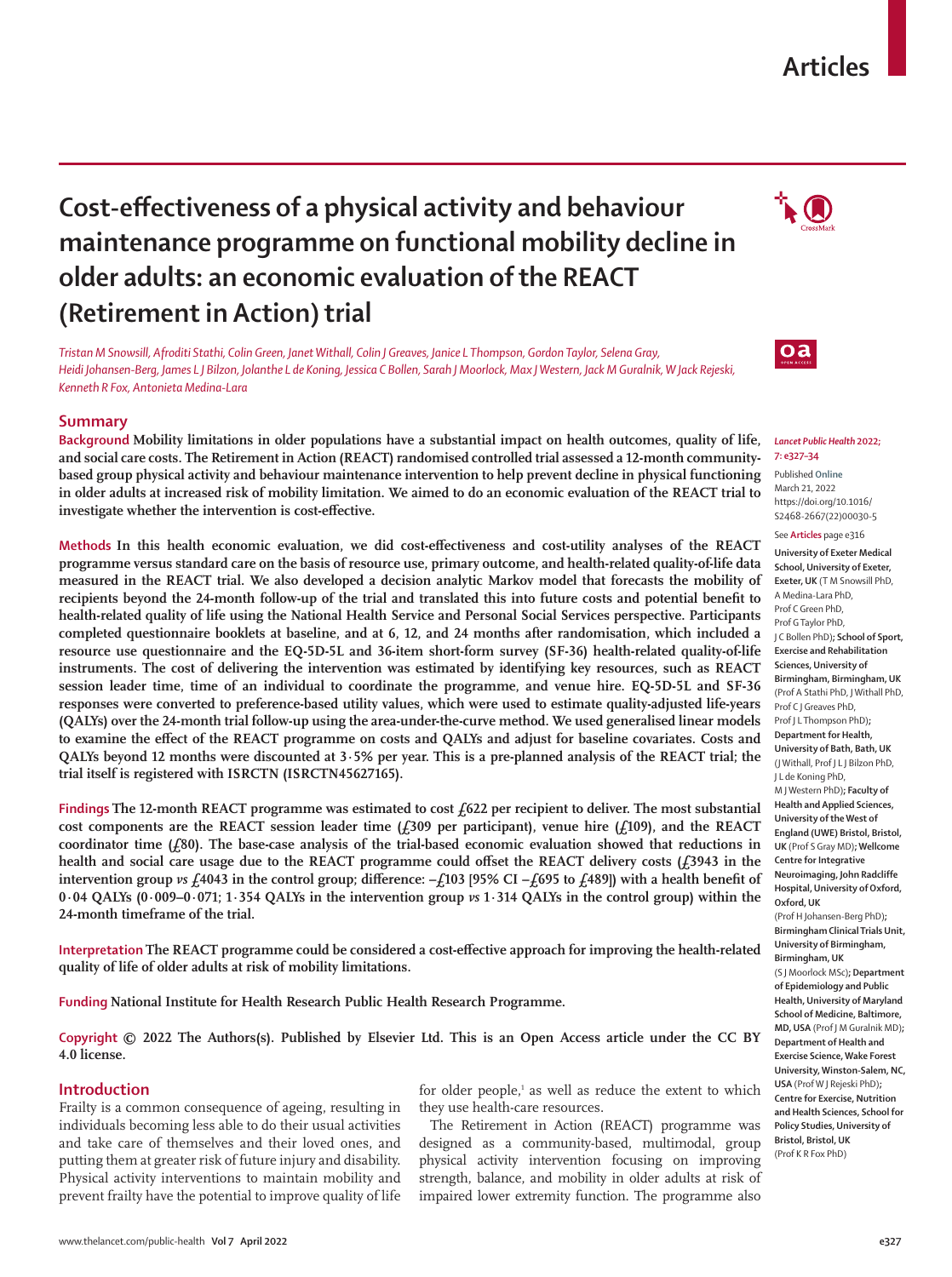Correspondence to: Dr Tristan M Snowsill, University of Exeter Medical School, University of Exeter, Exeter EX1 2LU, UK **t.m.snowsill@exeter.ac.uk**

## **Research in context**

### **Evidence before this study**

We did a pragmatic literature review to identify existing economic evaluations of interventions with a physical activity component among older adults, without selection for current or previous health conditions and with the aim of the intervention to maintain mobility or delay the incidence of frailty. We searched MEDLINE (via Ovid) using MeSH terms and the economic evaluation study design filter used by the National Health Service Economic Evaluations Database. We identified two relevant publications. In 2019, Alhambra-Borrás and colleagues did a model-based economic evaluation of a group-based physical exercise intervention for communitydwelling older adults. They concluded that the intervention would lead to cost savings (from a health-care perspective) and quality-adjusted life-year (QALY) gains, and therefore would be dominant, but with a risk of bias. In 2016, Groessl and colleagues did an economic evaluation alongside a randomised controlled trial of a physical activity programme (including group and home sessions) in older adults at risk of developing major mobility-related disability. They found that the physical activity programme was more costly than the comparator

(health education) and led to QALY gains. Although the effect did not reach statistical significance, there were higher healthcare resource utilisation costs in the physical activity group.

# **Added value of this study**

This study adds robust evidence that a 12-month physical activity intervention can lead to meaningful and sustained improvements in quality of life, at a cost that is justifiable as a use of limited resources. The possibility of reduced health-care resource utilisation means the intervention is very likely to be cost-effective.

## **Implications of all the available evidence**

Declining physical function with age is associated with reductions in quality of life and increasing health-care resource utilisation. A 1-year group-based physical activity intervention (with social and behaviour change elements), when targeted at older adults at risk of mobility-related disability (ie, with an Short Physical Performance Battery score between 4 and 9), can improve physical function and quality of life in a cost-effective manner.

had social and educational components designed to encourage the maintenance of healthy behaviours. The REACT trial (registered at ISRCTN, ISRCTN45627165) was a pragmatic, multicentre, two-arm, single-blind, parallel-group, randomised controlled trial (with an internal pilot phase), $\lambda^2$  assessing the effectiveness of the REACT programme for community-dwelling adults aged 65 years and older with some limitations in mobility and not in full-time employment. The primary outcome of the REACT trial was the Short Physical Performance Battery (SPPB), which is a measure of lower-limb function. SPPB score has been shown to be associated with healthcare resource utilisation<sup>3</sup> and predictive of future major mobility-related disability<sup>1</sup> and mortality risk.<sup>4</sup> The REACT trial showed that SPPB was higher in the intervention group than in the control group (adjusted mean difference of 0·49 [95% CI 0·06–0·92]) 24 months after randomisation (ie, 12 months after completion of the intervention). $5$ 

To establish whether limited resources should be spent on interventions, it is necessary to consider whether the benefits derived outweigh the benefits forgone if spending elsewhere needs to be reduced to remain within a fixed budget. Health economic evaluations estimate the relative costs and benefits of different interventions and combine these into a measure of costeffectiveness called the incremental cost-effectiveness ratio (ICER). The ICER is the ratio of the added costs of an intervention to the added benefits, which are typically measured using quality-adjusted life-years (QALYs)—a utility measure that combines the duration of life lived with the quality of life experienced. In the UK, a health intervention is generally considered cost-effective if the

ICER is less than  $£20000-30000$  per QALY gained.<sup>6</sup> In this study, we aimed to conduct a health economic evaluation of the REACT programme.

# **Methods**

## **Study design**

In this health economic evaluation, we report an estimation of the cost of delivering the REACT programme, as well as cost-effectiveness analyses based on the data collected within the 24-month duration of the REACT trial (trial-based economic evaluation), and an extrapolation of costs and QALYs over the remaining lifetime of the participants using a decision analytic modelling framework. The analysis was conducted in line with a pre-specified health economic analysis plan, which is available from the authors upon request; there were no substantial deviations from this analysis plan. In addition, we did the evaluation in line with the National Institute for Health and Care Excellence (NICE) reference case<sup>6</sup> and reported it in line with the Consolidated Health Economic Evaluation Reporting Standards checklist.7

# **Interventions**

Between February, 2016, and October, 2017, 777 participants with an SPPB score between 4 and 9 inclusive, recruited from three sites in England,<sup>8</sup> were randomly assigned to receive either a 12-month group exercise and behavioural maintenance programme delivered in leisure or community centres by qualified and trained exercise professionals or three healthy ageing education workshops covering healthy ageing topics (eg, healthy eating, dealing with dementia, and volunteering), each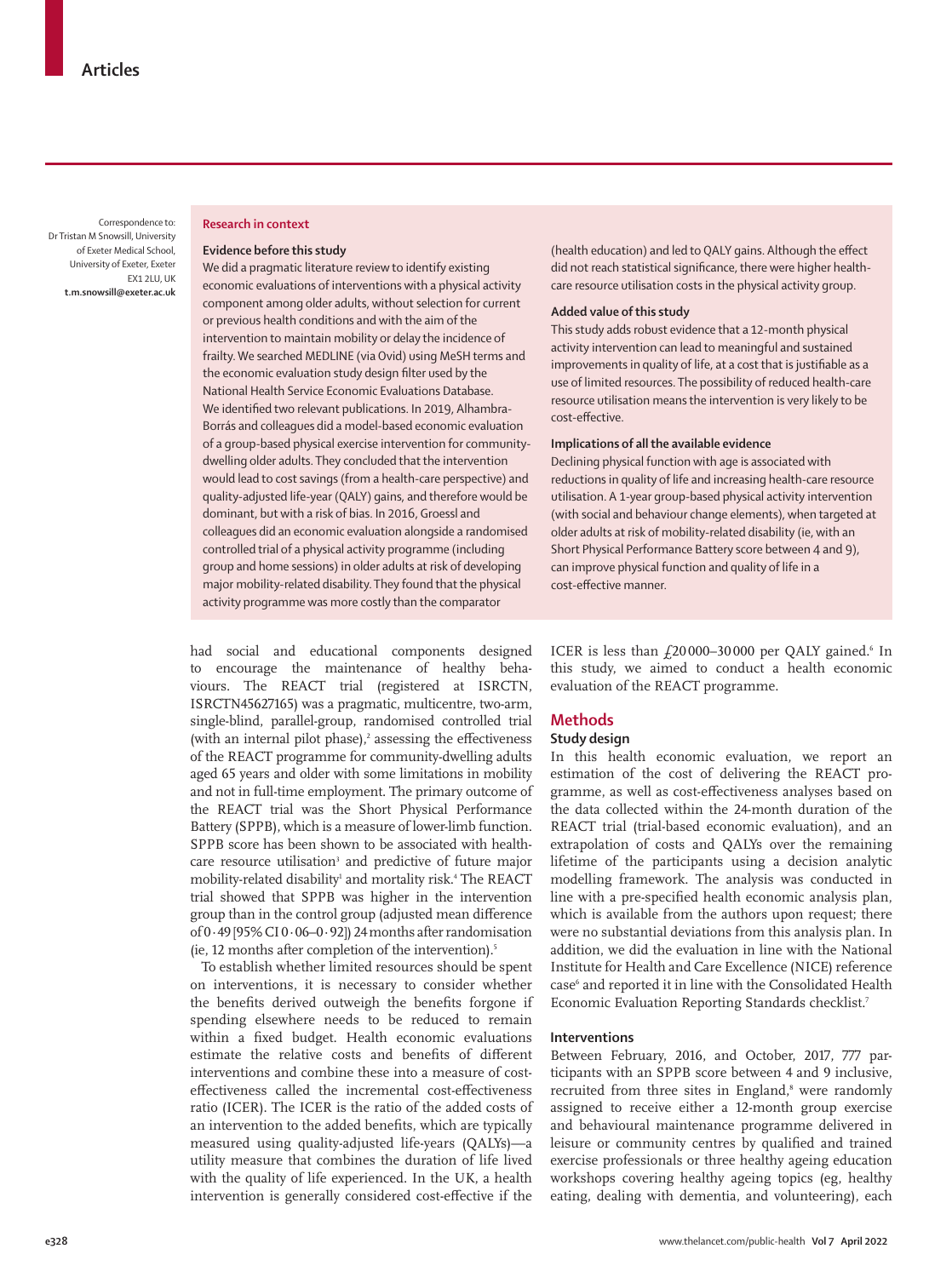lasting 60–90 min, delivered before the 6-month, 12-month, and 24-month assessments. The target group size was 15 individuals and sessions were initially twice a week, reducing to once a week after 12 weeks, for a total of 64 sessions lasting 80–105 min each. Further details about the REACT intervention are given in the study protocol.<sup>2</sup>

# **Data collection**

Clinical effectiveness was assessed using the SPPB by investigators masked to participant allocation. SPPB measures normal gait speed, chair rises, and standing balance, and has a summary score from 0 to 12, which is the sum of three scores, each from 0 (unable to complete) to 4 (best performance). Questionnaire booklets were distributed to participants, which included measures of health-related quality of life and health and social care resource use. Health-related quality of life was assessed using the EQ-5D-5L9 and the 36-item short-form survey (SF-36).10 These are both generic health-related qualityof-life instruments widely used in clinical trials. Use of health and social care resources was assessed via a bespoke resource use questionnaire that asked participants to recall community and hospital-based health and social care resource use during the previous 6 months (eg, the number of times they had consulted their general practitioner or attended a hospital outpatient appointment). Measures were collected at baseline, and at 6, 12, and 24 months after randomisation.

The cost of delivering the intervention was estimated by identifying key resources: REACT session leader time (to prepare for, travel to and from, and deliver the sessions), the time of an individual to coordinate the programme (eg, booking venues, recruiting session leaders, maintaining a waiting list, and administering payments), and venue hire. Other resources with lower impact on overall costs were also identified (eg, consumables, refreshments, and training of session leaders). Resource use was estimated from time sheets and class registers completed by REACT session leaders, as well as investigator estimates. REACT session leaders recorded the duration and attendance of sessions, as well as any time for travel and preparation.

# **Data analysis**

EQ-5D-5L and SF-36 responses were converted to preference-based utility values using the crosswalk to  $EQ-5D-3L<sup>11</sup>$  and a value set for the six-dimension shortform survey  $(SF-6D).$ <sup>12</sup> These were used to estimate QALYs over the 24-month trial follow-up using the area-under-the-curve method.13 QALYs calculated from EQ-5D-5L were used in the base-case analysis in accordance with a pre-specified analysis plan.

The cost of session leader time was estimated to be £29.43/h (this includes £15.67/h of oncosts and overheads), as they are likely to have qualifications consistent with National Health Service (NHS) Agenda for Change

| Link worker<br>30 min per participant<br>£33.83/h<br>£16.92<br>£257.48<br>Coordinator<br>36 h per group<br>£80.01<br>£33.83/h<br>£1217-88<br>Introductory sessions<br>45 min per participant<br>£29.43/h<br>£335.99<br>£22.07<br>Equipment<br>Pedometers<br>One per participant<br>£9.95 per item<br>£151.46<br>£9.95<br>Other<br>Ankle weights and therabands<br>£29.16 <sup>+</sup><br>£29.16<br>£1.92<br>(assumes reuse and sharing<br>between groups)<br>REACT session leader<br>30 min per session<br>£61.87<br>Preparation<br>£29.43/h<br>£941.76<br>Travel time<br>£61.87<br>30 min per session<br>£941.76<br>£29.43/h<br>£185.60<br>Delivery<br>£2825.28<br>90 min per session<br>£29.43/h<br>Consumables<br>Refreshments<br>£1.00 per item<br>£621.32<br>£40.82<br>About one per participant per<br>session<br>Printed materials<br>£2.00 per item<br>One set per participant<br>£30.44<br>£2.00<br>Venue hire<br>£1662.72<br>90 min per session<br>£17.32/h<br>£109.23<br>Training session leaders<br>One leader to four trainees<br>£33.83/h<br>Training leaders<br>£22.20<br>£1.46<br>REACT session leaders<br>1.5 days for every<br>£5.08<br>£29.43/h<br>£77.25<br>four programmes delivered<br>time<br>As above<br>Training venue<br>£29.43/h‡<br>£5.07<br>£77.25<br>Training manual<br>One per REACT trainer<br>£12.00 per item<br>£3.00<br>f(0.20)<br>£9465.69<br>£621.83<br>Total | Resource use per group | Unit cost | Cost per<br>qroup | Cost per<br>participant* |
|----------------------------------------------------------------------------------------------------------------------------------------------------------------------------------------------------------------------------------------------------------------------------------------------------------------------------------------------------------------------------------------------------------------------------------------------------------------------------------------------------------------------------------------------------------------------------------------------------------------------------------------------------------------------------------------------------------------------------------------------------------------------------------------------------------------------------------------------------------------------------------------------------------------------------------------------------------------------------------------------------------------------------------------------------------------------------------------------------------------------------------------------------------------------------------------------------------------------------------------------------------------------------------------------------------------------------------------------------------------------------------------------------|------------------------|-----------|-------------------|--------------------------|
|                                                                                                                                                                                                                                                                                                                                                                                                                                                                                                                                                                                                                                                                                                                                                                                                                                                                                                                                                                                                                                                                                                                                                                                                                                                                                                                                                                                                    |                        |           |                   |                          |
|                                                                                                                                                                                                                                                                                                                                                                                                                                                                                                                                                                                                                                                                                                                                                                                                                                                                                                                                                                                                                                                                                                                                                                                                                                                                                                                                                                                                    |                        |           |                   |                          |
|                                                                                                                                                                                                                                                                                                                                                                                                                                                                                                                                                                                                                                                                                                                                                                                                                                                                                                                                                                                                                                                                                                                                                                                                                                                                                                                                                                                                    |                        |           |                   |                          |
|                                                                                                                                                                                                                                                                                                                                                                                                                                                                                                                                                                                                                                                                                                                                                                                                                                                                                                                                                                                                                                                                                                                                                                                                                                                                                                                                                                                                    |                        |           |                   |                          |
|                                                                                                                                                                                                                                                                                                                                                                                                                                                                                                                                                                                                                                                                                                                                                                                                                                                                                                                                                                                                                                                                                                                                                                                                                                                                                                                                                                                                    |                        |           |                   |                          |
|                                                                                                                                                                                                                                                                                                                                                                                                                                                                                                                                                                                                                                                                                                                                                                                                                                                                                                                                                                                                                                                                                                                                                                                                                                                                                                                                                                                                    |                        |           |                   |                          |
|                                                                                                                                                                                                                                                                                                                                                                                                                                                                                                                                                                                                                                                                                                                                                                                                                                                                                                                                                                                                                                                                                                                                                                                                                                                                                                                                                                                                    |                        |           |                   |                          |
|                                                                                                                                                                                                                                                                                                                                                                                                                                                                                                                                                                                                                                                                                                                                                                                                                                                                                                                                                                                                                                                                                                                                                                                                                                                                                                                                                                                                    |                        |           |                   |                          |
|                                                                                                                                                                                                                                                                                                                                                                                                                                                                                                                                                                                                                                                                                                                                                                                                                                                                                                                                                                                                                                                                                                                                                                                                                                                                                                                                                                                                    |                        |           |                   |                          |
|                                                                                                                                                                                                                                                                                                                                                                                                                                                                                                                                                                                                                                                                                                                                                                                                                                                                                                                                                                                                                                                                                                                                                                                                                                                                                                                                                                                                    |                        |           |                   |                          |
|                                                                                                                                                                                                                                                                                                                                                                                                                                                                                                                                                                                                                                                                                                                                                                                                                                                                                                                                                                                                                                                                                                                                                                                                                                                                                                                                                                                                    |                        |           |                   |                          |
|                                                                                                                                                                                                                                                                                                                                                                                                                                                                                                                                                                                                                                                                                                                                                                                                                                                                                                                                                                                                                                                                                                                                                                                                                                                                                                                                                                                                    |                        |           |                   |                          |
|                                                                                                                                                                                                                                                                                                                                                                                                                                                                                                                                                                                                                                                                                                                                                                                                                                                                                                                                                                                                                                                                                                                                                                                                                                                                                                                                                                                                    |                        |           |                   |                          |
|                                                                                                                                                                                                                                                                                                                                                                                                                                                                                                                                                                                                                                                                                                                                                                                                                                                                                                                                                                                                                                                                                                                                                                                                                                                                                                                                                                                                    |                        |           |                   |                          |
|                                                                                                                                                                                                                                                                                                                                                                                                                                                                                                                                                                                                                                                                                                                                                                                                                                                                                                                                                                                                                                                                                                                                                                                                                                                                                                                                                                                                    |                        |           |                   |                          |
|                                                                                                                                                                                                                                                                                                                                                                                                                                                                                                                                                                                                                                                                                                                                                                                                                                                                                                                                                                                                                                                                                                                                                                                                                                                                                                                                                                                                    |                        |           |                   |                          |
|                                                                                                                                                                                                                                                                                                                                                                                                                                                                                                                                                                                                                                                                                                                                                                                                                                                                                                                                                                                                                                                                                                                                                                                                                                                                                                                                                                                                    |                        |           |                   |                          |
|                                                                                                                                                                                                                                                                                                                                                                                                                                                                                                                                                                                                                                                                                                                                                                                                                                                                                                                                                                                                                                                                                                                                                                                                                                                                                                                                                                                                    |                        |           |                   |                          |
|                                                                                                                                                                                                                                                                                                                                                                                                                                                                                                                                                                                                                                                                                                                                                                                                                                                                                                                                                                                                                                                                                                                                                                                                                                                                                                                                                                                                    |                        |           |                   |                          |
|                                                                                                                                                                                                                                                                                                                                                                                                                                                                                                                                                                                                                                                                                                                                                                                                                                                                                                                                                                                                                                                                                                                                                                                                                                                                                                                                                                                                    |                        |           |                   |                          |

\*Based on an average group size of 15·2 participants. †Estimated as £136·27 for equipment, used five times over 5 years and amortising with a discount rate of 3·5%. ‡Estimated as £309 for 1·5 days based on recorded costs of £259 and £359 for training venues within the study.

*Table 1:* **Cost of delivering the REACT intervention**

Band 4.14 The venue hire cost was estimated by drawing a random sample of ten populated geographical areas in England (each was a lower-layer super output area with an average population of 1500 and one was sampled for each decile of the Index of Multiple Deprivation) and, for each, locating a suitable venue for the REACT intervention, resulting in a mean price of  $\frac{17.32}{h}$  (range  $\frac{12-25}{h}$ ).

Unit costs for NHS and Personal Social Services (PSS) resource use were estimated primarily from the Unit Costs of Health and Social Care by the PSS Research Unit<sup>14</sup> and from the NHS National Cost Collection (appendix 1 p 1).15 Price weights were estimated from an See **Online** for appendix 1 NHS and PSS perspective—ie, costs to patients and indirect costs to society (due to lost productivity) were not included.<sup>6</sup> NHS and PSS resource use was not measured during the 12–18 months from randomisation (as questionnaire booklets were not sent at 18 months and recall beyond 6 months was considered unreasonable), so resource use in this period was estimated to be the average of resource use in the periods 6–12 months and 18–24 months after randomisation.

We used generalised linear models to examine the effect of the REACT programme on costs and QALYs and adjust for baseline covariates, including stratification variables and baseline quality of life and resource use. Missing data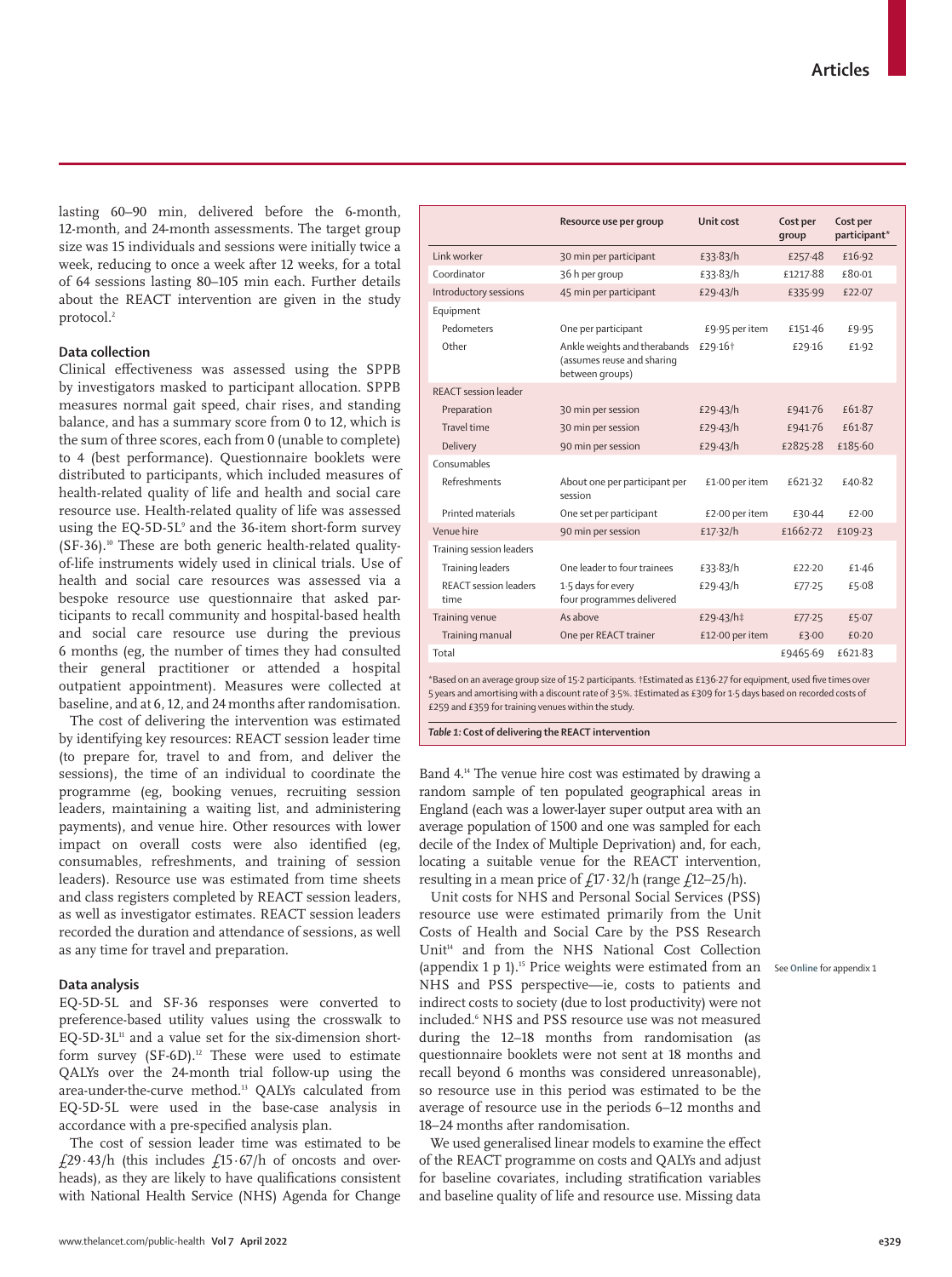

#### *Figure 1:* **Health-related quality of life in the REACT study**

Error bars show± 1 SE of the mean. The theoretical maximum (minimum) values are 1 (−0·594) for EQ-5D-3L crosswalk, 1 (−0·285) for EQ-5D-5L, 1 (0·203) for SF-6D, and 100 (0) for EQ-VAS. SF-6D=six-dimension short-form survey. VAS=visual analogue scale.



*Figure 2:* **Cost-effectiveness acceptability curve from trial-based economic evaluation** QALY=quality-adjusted life-year.

were handled through multiple imputation using a predictive mean matching algorithm, with 50 imputation sets generated. A significance level of 0·05 was used. Costs and QALYs beyond 12 months were discounted at 3.5% per year, in line with the NICE reference case.<sup>6</sup> Costs are reported in 2018–19 pounds sterling  $(f)$ . See **Online** for appendix 2

### **Long-term costs and outcomes**

We constructed a Markov model with health states representing the 13 possible SPPB scores (0–12), and a health state for death (appendix 1 p 2). Markov cohort simulation was selected because it is an efficient method to estimate long-term costs and outcomes while making transparent the assumptions surrounding the disease process and its effects on costs and quality of life. An annual cycle length was used. For each combination of age (for ease of computation we used ages at 5-year intervals, from 65 to 95 years) and sex, we estimated the SPPB profile after 24 months in the intervention and control groups and then simulated the future trajectory of SPPB using a statistical model fitted to data from the control group. Other than the different SPPB profiles at the start of the model (24 months after initiating the REACT programme) and the costs and QALYs estimated during the initial 24 months from trial data, the two model groups were identical.

We estimated the NHS and PSS costs associated with living a year with a particular SPPB score (appendix 1 p 3) and the health-state utility value according to SPPB score (appendix 1 p 4), so that long-term costs and QALYs could be extrapolated. These estimates were derived from control group data only, as it was considered possible that the effects of the intervention on costs and quality of life might not be entirely mediated through SPPB.

We assumed that there would be no effect on mortality—ie, life expectancy is identical and QALY differences arise only from differences in quality of life. Although some studies have shown a link between SPPB score and mortality,<sup>4</sup> we are not aware of any studies that have yet shown that an intervention generating an improvement in SPPB versus control conditions also leads to an improvement in mortality, which has been suggested as a suitable requirement for a measure to become a surrogate for mortality.<sup>16</sup>

In the base case, we assumed a woman aged 75 years would be receiving the REACT programme or control treatment, because 75 years was close to the mean age in the REACT study (77 years) and most participants (66%) were women.

Appendix 2 provides details for all model parameters, including ranges for one-way sensitivity analyses and distributions for probabilistic sensitivity analysis.

# **Role of the funding source**

The funder approved the study design but had no role in data collection, data analysis, data interpretation, the writing of the manuscript, or the decision to submit the manuscript for publication.

# **Results**

The REACT programme is estimated to cost  $£9466$  per group or  $f<sub>0</sub>622$  per participant, on the basis of an average group size of  $15 \cdot 2$  participants. The most substantial cost components are the REACT session leader time  $(f309)$  per participant), venue hire  $(f109)$ , and the REACT coordinator time  $(f80;$  table 1). The intervention cost is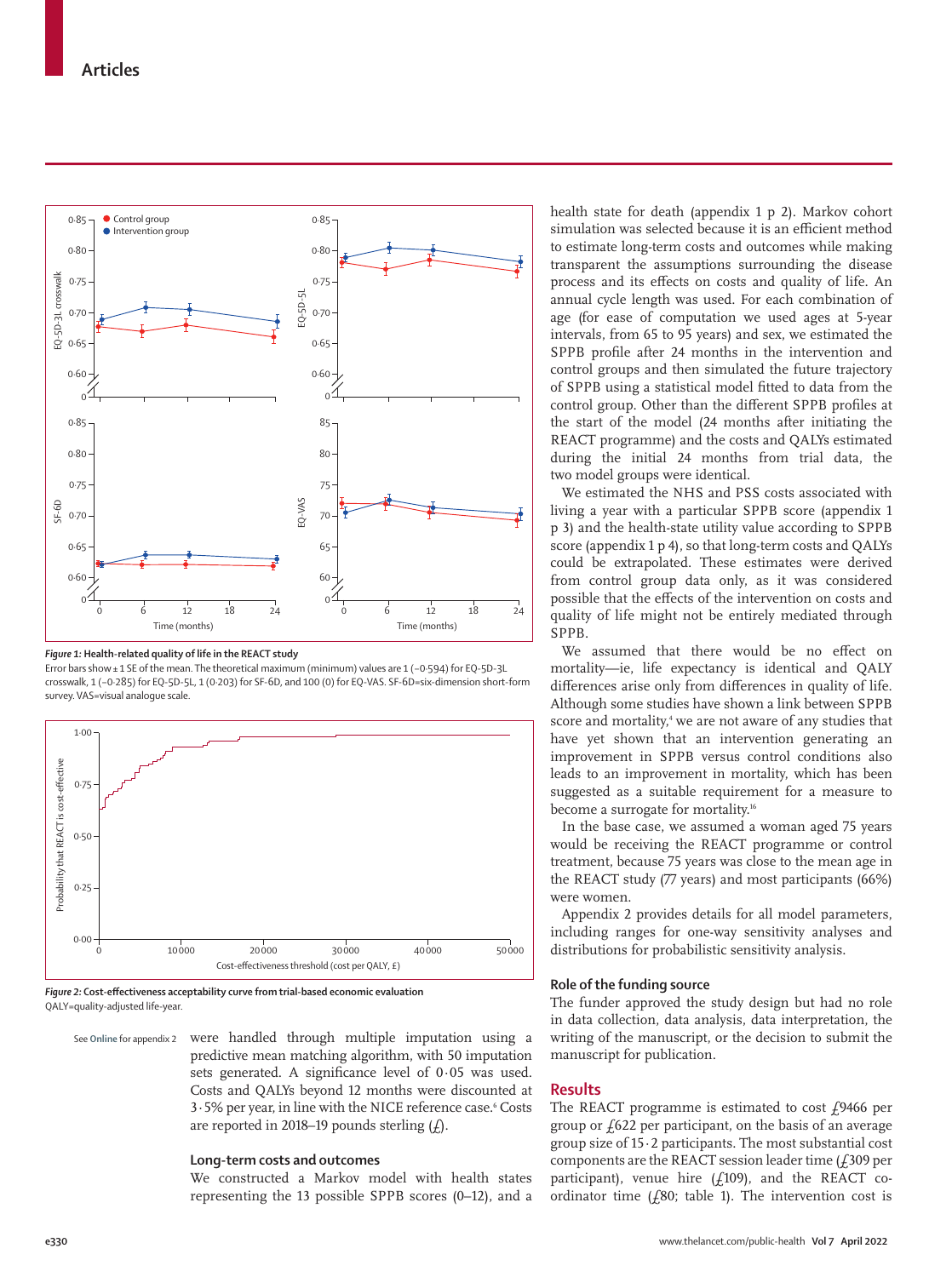|                                                     | Costs from health and<br>social care resource use                                                                   | Intervention costs | <b>Total costs</b>      | <b>QALYs</b>           | <b>ICER</b>              |
|-----------------------------------------------------|---------------------------------------------------------------------------------------------------------------------|--------------------|-------------------------|------------------------|--------------------------|
| Base case (multiple imputation)                     |                                                                                                                     |                    |                         |                        |                          |
| Intervention group                                  | £3321                                                                                                               | £622               | £3943                   | 1.354                  | $\ddotsc$                |
| Control group                                       | £4046                                                                                                               | $\mathbf 0$        | £4046                   | 1.314                  | $\ddots$                 |
| Difference (95% CI)                                 | $-E725(-E1316$ to $-E133)$                                                                                          | £622               | $-E103 (-E695 to E489)$ | 0.040 (0.009 to 0.071) | Dominant                 |
| Complete case                                       |                                                                                                                     |                    |                         |                        |                          |
| Intervention group                                  | £3249                                                                                                               | £622               | £3871                   | 1.372                  | $\ddots$                 |
| Control group                                       | £3573                                                                                                               | $\Omega$           | £3573                   | 1.323                  | $\cdot \cdot$            |
| Difference (95% CI)                                 | $-E325(-E1043$ to £394)                                                                                             | £622               | £297 (-£421 to £1016)   | 0.049 (0.010 to 0.089) | £6000 per<br>QALY gained |
| SF-6D for QALYs (multiple imputation)               |                                                                                                                     |                    |                         |                        |                          |
| Intervention group                                  | £3321                                                                                                               | £622               | £3943                   | 1.241                  | $\ddots$                 |
| Control group                                       | £4046                                                                                                               | $\mathbf 0$        | £4046                   | 1.216                  | $\ddotsc$                |
| Difference (95% CI)                                 | $-E725 (-E1316 to -E133)$                                                                                           | £622               | $-£103 (-£695 to £489)$ | 0.025 (0.006 to 0.044) | Dominant                 |
| Table 2: Cost-effectiveness results from trial data | ICER=incremental cost-effectiveness ratio. QALYs=quality-adjusted life-year. SF-6D=six-dimension short-form survey. |                    |                         |                        |                          |

sensitive to the cost per h and the time input of the REACT session leader, group size, and the venue cost.

Data on baseline NHS and PSS resource use (recalling 6 months before joining the study) and health-related quality of life was nearly complete, with 734 (94%) of 777 participants providing data on baseline resource use and 684 (88%) providing baseline EQ-5D-5L and SF-36 data. There were no clear imbalances in health-related quality of life between the groups, but mean NHS and PSS resource use was higher at baseline in the intervention group than in the control group (£797 *vs*  $£653;$  appendix 1 pp 5–6), primarily due to increased hospital overnight stays.

There was a moderate amount of missing data at subsequent timepoints, with 451 (58%) of 777 participants providing complete data to calculate NHS and PSS resource use and QALYs. Among available cases, the raw mean costs of primary care resource use over the 24-month trial period were similar in both groups (£820 in the intervention group *vs* £838 in the control group). Raw mean costs for hospital overnight stays were somewhat higher in the intervention group ( $\sqrt{1105}$  *vs* £1032), but costs for other hospital use were substantially higher in the control group  $(f1373 \text{ vs } f1856)$ .

EQ-5D-5L data show that there was an increase in the proportion of participants reporting no problems with mobility (level 1) in the intervention group compared to the control group (appendix 1 pp 7–8). This and other changes meant that preference-based utility values were higher in the intervention group than in the control group (figure 1).

After multiple imputation sets were generated and regression models were fitted, it was estimated that the REACT programme would result in (non-significant) overall cost savings of £103 (95% CI −£489 to £695) and a significant gain of 0·040 (95% CI 0·009 to 0·071) QALYs. Bootstrapping was performed to produce a

|                                       | Costs                       | <b>QALYs</b>                         |  |
|---------------------------------------|-----------------------------|--------------------------------------|--|
| Deterministic analyses                |                             |                                      |  |
| Woman aged 75 years                   |                             |                                      |  |
| Intervention group                    | £20338                      | 7.183                                |  |
| Control group                         | £20627                      | 7.111                                |  |
| Difference                            | $-E290$                     | 0.072                                |  |
| Man aged 65 years                     |                             |                                      |  |
| Intervention group                    | £23583                      | 9.726                                |  |
| Control group                         | £23783                      | 9.669                                |  |
| Difference                            | $-E200$                     | 0.058                                |  |
| Probabilistic sensitivity analyses    |                             |                                      |  |
| Woman aged 75 years                   |                             |                                      |  |
| Intervention group                    | £22655                      | 6.865                                |  |
| Control group                         | £22999                      | 6.785                                |  |
| Difference (95% credible<br>interval) | $-E343$<br>(-£376 to -£311) | 0.081<br>$(0.078 \text{ to } 0.083)$ |  |
| Man aged 65 years                     |                             |                                      |  |
| Intervention group                    | £25460                      | 9.441                                |  |
| Control group                         | £25677                      | 9.376                                |  |
| Difference (95% credible<br>interval) | $-5218$<br>(-£248 to -£187) | 0.064<br>$(0.063 \text{ to } 0.066)$ |  |
| OALY=quality-adjusted life-year.      |                             |                                      |  |

cost-effectiveness acceptability curve (figure 2). The upper limit of the CI for the ICER was estimated to be £17 000 per QALY using the bootstrap percentile method, suggesting that the REACT programme is very likely to be cost-effective at the standard cost-effectiveness threshold range of  $\text{\emph{f}}20\,000\text{\emph{--}}30\,000$  per QALY (table 2).

A number of sensitivity analyses were done to explore the effect of assumptions on cost-effectiveness. When NHS and PSS resource use impact was assumed to be zero, the ICER was estimated to be  $f15650$  per QALY. When the SF-6D was used to calculate utilities, the ICER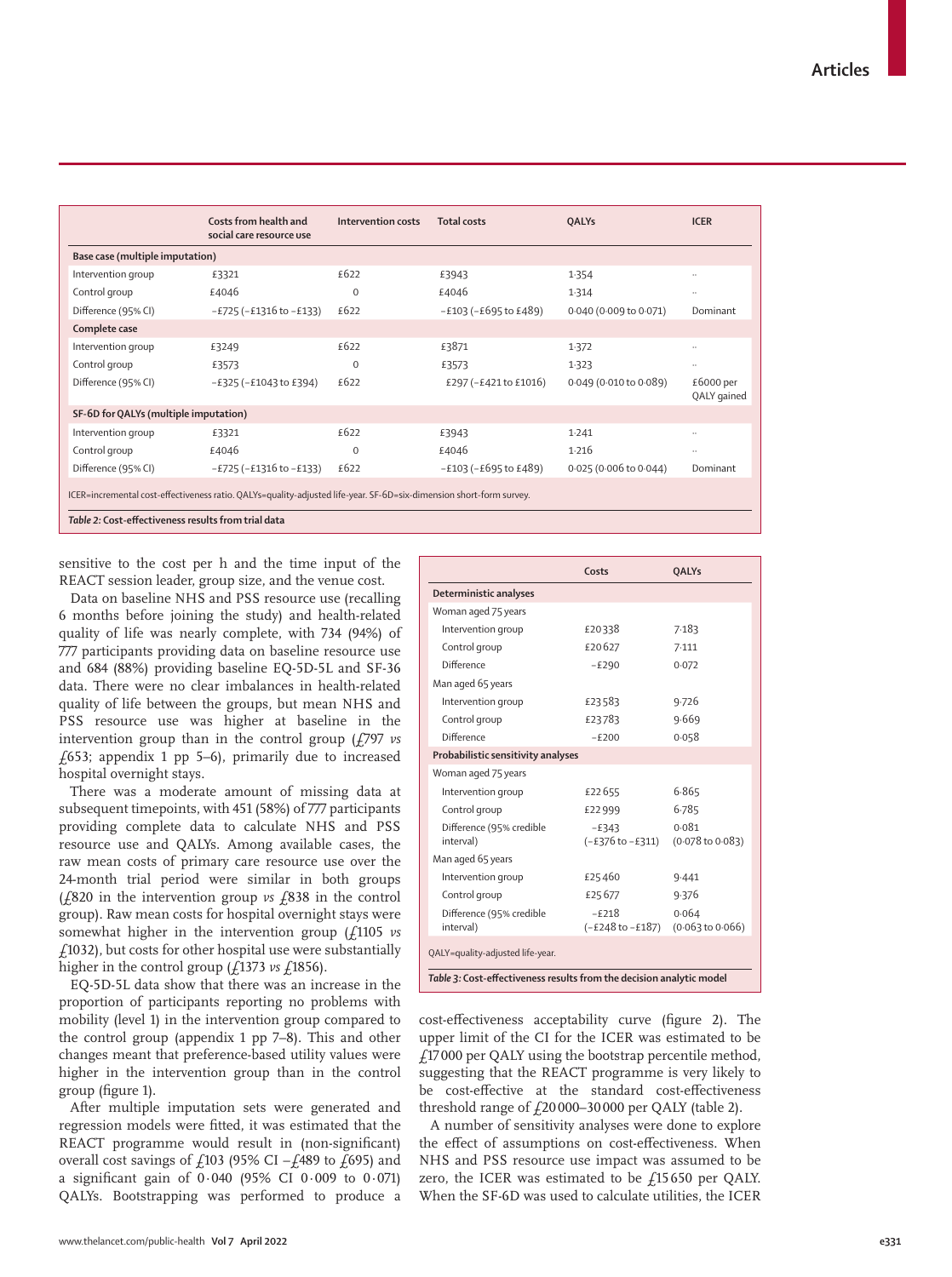

*Figure 3:* **Cost-effectiveness acceptability curves from model-based economic evaluation** QALY=quality-adjusted life-year.

was estimated to be  $f$ <sub>4150</sub> per QALY. When these two assumptions (no resource use impact and SF-6D utilities) were combined, the ICER was estimated to be £25050 per QALY. When complete-case analysis was used instead of multiple imputation, the REACT programme was estimated to lead to (non-significant) additional costs of £297 (95% CI  $-f421$  to £1016) and 0·049 additional QALYs (0·010 to 0·089). This analysis resulted in an estimated ICER of  $f$  6000 per QALY. The sensitivity of incremental costs to the unit costs of health and social care resources was assessed using multiple one-way sensitivity analyses (appendix 1 p 9)—these showed that, although there was some sensitivity to the unit costs of some hospital resources, the difference this could make  $(\pm f.40)$  is small in comparison to the central estimate for incremental costs.

In the base-case analysis (assuming a woman aged 75 years), it was estimated that a further 0·032 QALYs would be gained by the REACT intervention versus control treatment (in addition to the 0·040 QALYs estimated in the trial). These QALY gains come solely from health-related quality of life as it relates to SPPB—a woman aged 75 years receiving the REACT programme would have an estimated 0·317 additional life-years spent with an SPPB score between 8 and 12 and 0·317 fewer life-years spent with an SPPB score below 8. It was also estimated that cost savings would grow over the lifetime of the recipient, from  $f<sub>103</sub>$  within the first 24 months to  $f<sub>1</sub>290$ , again due to spending more time with a more favourable SPPB score. This result means that, after extrapolating long-term costs and outcomes, the REACT programme would still dominate the control treatment (table 3).

When the age and sex of the recipient was varied, we established that the REACT programme would be least cost-effective for men aged 65 years, although it would still dominate the control treatment. The REACT programme would be most cost-effective for women aged 85 years. When an age and sex composition

representative of the current UK general population aged 65–100 years was used, the REACT programme was expected to result in cost savings of  $f273$  and  $0.068$ incremental QALYs compared with the control treatment. Probabilistic sensitivity analysis was also done (figure 3), as were multiple one-way sensitivity analyses for model parameters (appendix 1 p 10).

# **Discussion**

This analysis suggests that the REACT programme is cost-effective in comparison to usual care, generating net cost savings and improved health-related quality of life. The cost of delivering the REACT programme was estimated to be  $f622$  per participant, which could be more than offset by reductions in NHS and PSS resource use, in particular relating to secondary care. Even if it were conservatively assumed that such reductions in secondary care use would not be realised in a real-life setting, the REACT programme would still be considered cost-effective as the short-term gain of 0·040 QALYs has a monetary value of £800–1200 (if QALYs are valued at £20 000–30000 per QALY). Extrapolation beyond the trial duration of 24 months suggests further savings and QALY gains would be realised, because the difference in mobility between those receiving the REACT programme and control participants is expected to persist for some time and lead to improved quality of life and lower use of NHS and PSS resources. The economic analyses assume no cost sharing with participants—ie, the full cost of the intervention is borne by the NHS and PSS. It is possible that commissioners might prefer to use a cost-sharing approach—our analysis suggests this is unnecessary for the programme to be cost-effective, and our study cannot advise on how a cost to participants might affect uptake or affect socioeconomic inequality.

These economic analyses have strengthened the previous finding that lower extremity function (measured specifically with SPPB) is associated with health-care  $resource$  utilisation,<sup>2</sup> and have also estimated the association between SPPB and preference-based quality of life.

There are some limitations with the economic data collected within the trial. We estimated resource use through the use of questionnaires with 6-month recall administered at baseline and at 6, 12, and 24 months after randomisation. These data are at risk of recall bias, and resource use was not measured for a 6-month period (12–18 months after randomisation), but was imputed from resource use in the preceding and following 6-month periods. Resource use questionnaires were felt to be the most appropriate way to capture resource utilisation because the population was at risk of making considerable use of social care and informal care, for which administrative data are unavailable.

There was a moderate amount of missing economic data, as only 451 (58%) of 777 participants were complete cases for the economic evaluation. Participants in the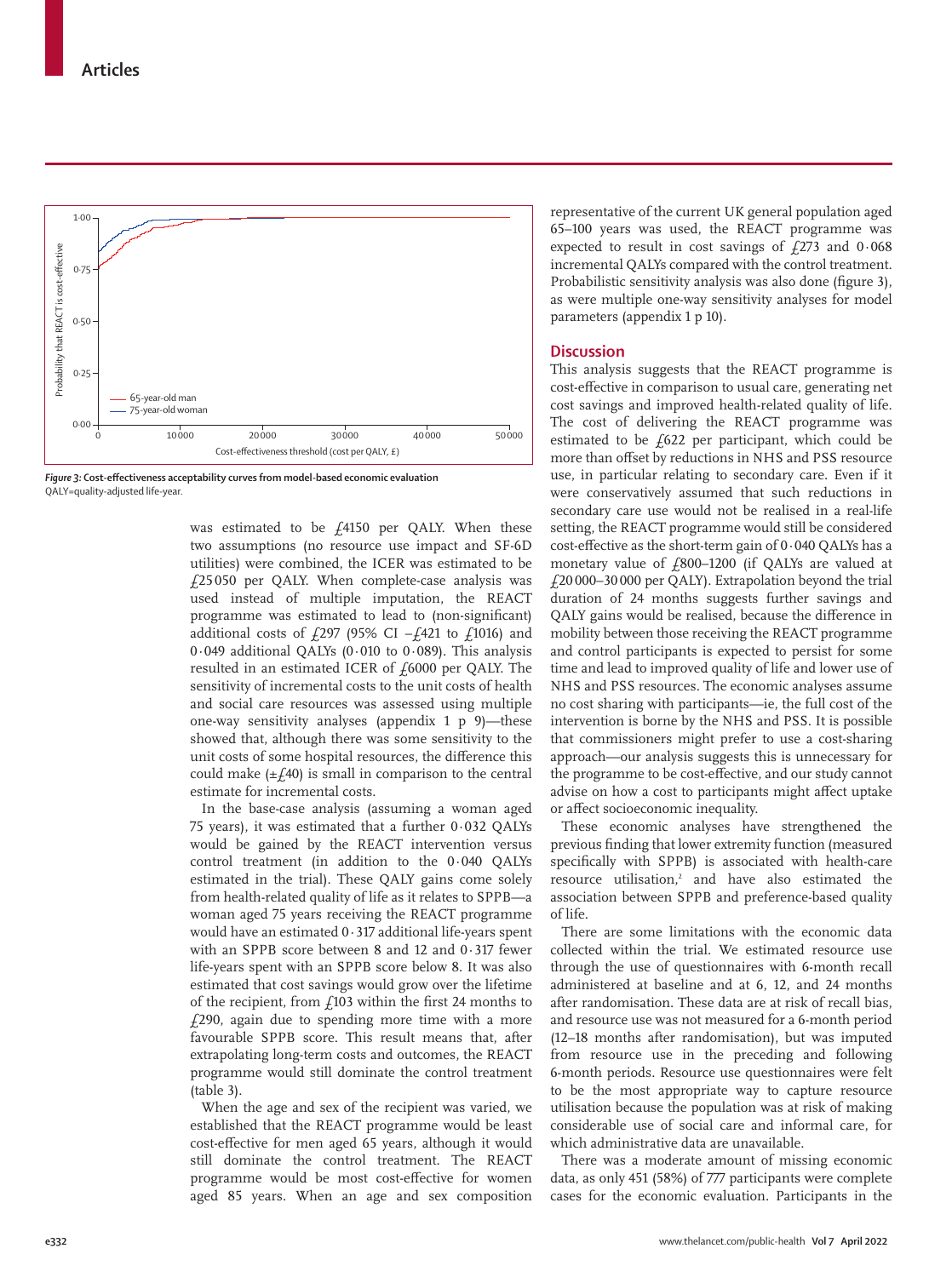intervention group who attended a greater proportion of sessions were also more likely to be complete cases. Both the base-case analysis (using multiple imputation) and the complete-case analysis found the REACT programme to be cost-effective, but there remains a risk that data were missing not at random, which could lead to some bias in both analyses.

The modelling approach adopted to extrapolate longterm costs and QALYs to a lifetime horizon (as is generally necessary for economic evaluations in the UK) was conservative. We assumed no difference in the ability to sustain physical function between the groups, despite the incorporation of behaviour change components in the intervention. No assumptions were made regarding the possible beneficial effect of increased physical activity on circulatory diseases and other chronic conditions. We did not include any causal effect of mobility and mortality, although there is considerable observational data that an association exists.4 As a result of these conservative assumptions, it is possible that we have underestimated the total benefits of the REACT programme.

A limitation of our modelling analysis is that it relied on estimating the associations between SPPB and costs and utilities from REACT trial participants, who, due to selection criteria for the trial, entered the trial with fewer comorbidities than average and with an initial SPPB in the range 4 to 9 (so estimates of resource use and quality of life outside this range only arise in followup data). Further research will be required to validate the costs and health-state utility values in representative samples, particularly in those with poor lower extremity function.

The cost of delivering the intervention is also somewhat uncertain and is expected to be subject to market forces. For example, the intervention delivery costs are sensitive to the costs of REACT session leaders' time and venue hire, both of which will be sensitive to local and regional variations in supply and demand of qualified labour and suitable venues. We suggest that local commissioners should generate local delivery cost estimates to ensure value for money is obtained without dissuading potential providers.

The REACT programme was designed as an adaptation of the Lifestyle Interventions and Independence for Elders (LIFE) intervention<sup>17</sup> so that it could be delivered as a cost-effective community-based programme. The REACT programme has shown a similar gain in QALYs as the LIFE study over the trial period: 0·040 QALYs over 2 years versus  $0.047$  QALYs over  $2.6$  years.<sup>18</sup>

The REACT programme has been shown to be effective<sup>5</sup> and cost-effective for maintaining mobility in retirement-age adults at risk of major mobility-related disability. The REACT programme has not been evaluated for individuals outside this group (eg, with no current mobility limitations, or with severe limitations) so its cost-effectiveness in such individuals is unknown.

#### **Contributors**

TMS, AS, CG, CJG, JLT, GT, SG, HJ-B, JLJB, JMG, WJR, KRF, and AM-L were involved in conceptualisation. TMS, CG, and AM-L planned the methodology. AS, CG, CJG, JLT, GT, SG, HJ-B, JLJB, KRF, and AM-L were involved in funding acquisition. TMS, JW, CG, JLT, GT, JLdK, JCB, SJM, and MJW were involved in data curation. TMS did the formal analysis and used the software. TMS and AM-L accessed and verified the data, led the economic evaluation for the REACT trial, did the visualisations, and wrote the original draft. TMS, AS, JW, CJG, JLT, GT, SG, HJ-B, JLJB, JLdK, JCB, SJM, MJW, JMG, WJR, and AM-L reviewed and edited subsequent drafts. AS, JW, and AM-L were responsible for project administration and procuring resources. AS, CG, and AM-L did the supervision, and AS and AM-L did the validation. AS was chief investigator of the REACT trial, and AM-L is the guarantor. All authors were entitled to full access to all the data in the study, read and approved the final manuscript, and had final responsibility for the decision to submit for publication.

### **Declaration of interests**

CG was a committee member of the National Institute for Health Research (NIHR) General Funding Committee during 2019–20. AM-L is a member of the NIHR Health Technology Assessment Committee, the South West for Research for Patient Benefit Programme, the NIHR Global Health Units Research Funding Committee, and the NIHR Global Health Groups Research Funding Committee. All other authors declare no competing interests.

#### **Data sharing**

Data and analysis scripts will be made available on request by qualified scientific and medical researchers for legitimate research purposes. Collected patient-level data will be deidentified and will include at least all variables necessary to reproduce the analyses. The health economic analysis plan will be made available on request. Requests should be sent to the corresponding author. Data will be available on request for 6 months from the date of publication. Investigators are invited to submit study proposal requests detailing research questions and hypotheses to receive access to these data.

#### **Acknowledgments**

This work was supported by the NIHR Public Health Research Programme (13/164/51). HJ-B is funded by the Wellcome Trust (110027/Z/15/Z) and the Oxford NIHR Biomedical Research Centre. The views expressed are those of the authors and not necessarily those of the NHS, the NIHR, or the Department of Health.

#### **References**

- 1 Groessl EJ, Kaplan RM, Rejeski WJ, et al. Physical activity and performance impact long-term quality of life in older adults at risk for major mobility disability. *Am J Prev Med* 2019; **56:** 141–46.
- Stathi A, Withall J, Greaves CL et al. A community-based physical activity intervention to prevent mobility-related disability for retired older people (REtirement in ACTion (REACT)): study protocol for a randomised controlled trial. *Trials* 2018; **19:** 228.
- 3 Simmonds B, Fox K, Davis M, et al. Objectively assessed physical activity and subsequent health service use of UK adults aged 70 and over: a four to five year follow up study. *PLoS One* 2014; **9:** e97676.
- 4 Pavasini R, Guralnik J, Brown JC, et al. Short Physical Performance Battery and all-cause mortality: systematic review and meta-analysis. *BMC Med* 2016; **14:** 215.
- 5 Stathi A, Greaves CJ, Thompson JL, et al. Effect of a physical activity and behaviour maintenance programme on functional mobility decline in older adults: the REACT (Retirement in Action) randomised controlled trial. *Lancet Public Health* 2022; published online March 21. https://doi.org/10.1016/S2468-2667(22)00004-4.
- National Institute for Health and Care Excellence. Guide to the methods of technology appraisal 2013: the reference case. April 4, 2013. https://www.nice.org.uk/process/pmg9/chapter/thereference-case (accessed Feb 21, 2022).
- Husereau D, Drummond M, Petrou S, et al. Consolidated Health Economic Evaluation Reporting Standards (CHEERS) statement. *BMJ* 2013; **346:** f1049.
- 8 Withall J, Greaves CJ, Thompson JL, et al. The tribulations of trials: lessons learnt recruiting 777 older adults into REtirement in ACTion (REACT), a trial of a community, group-based active ageing intervention targeting mobility disability. *J Gerontol A Biol Sci Med Sci* 2020; **75:** 2387–95.